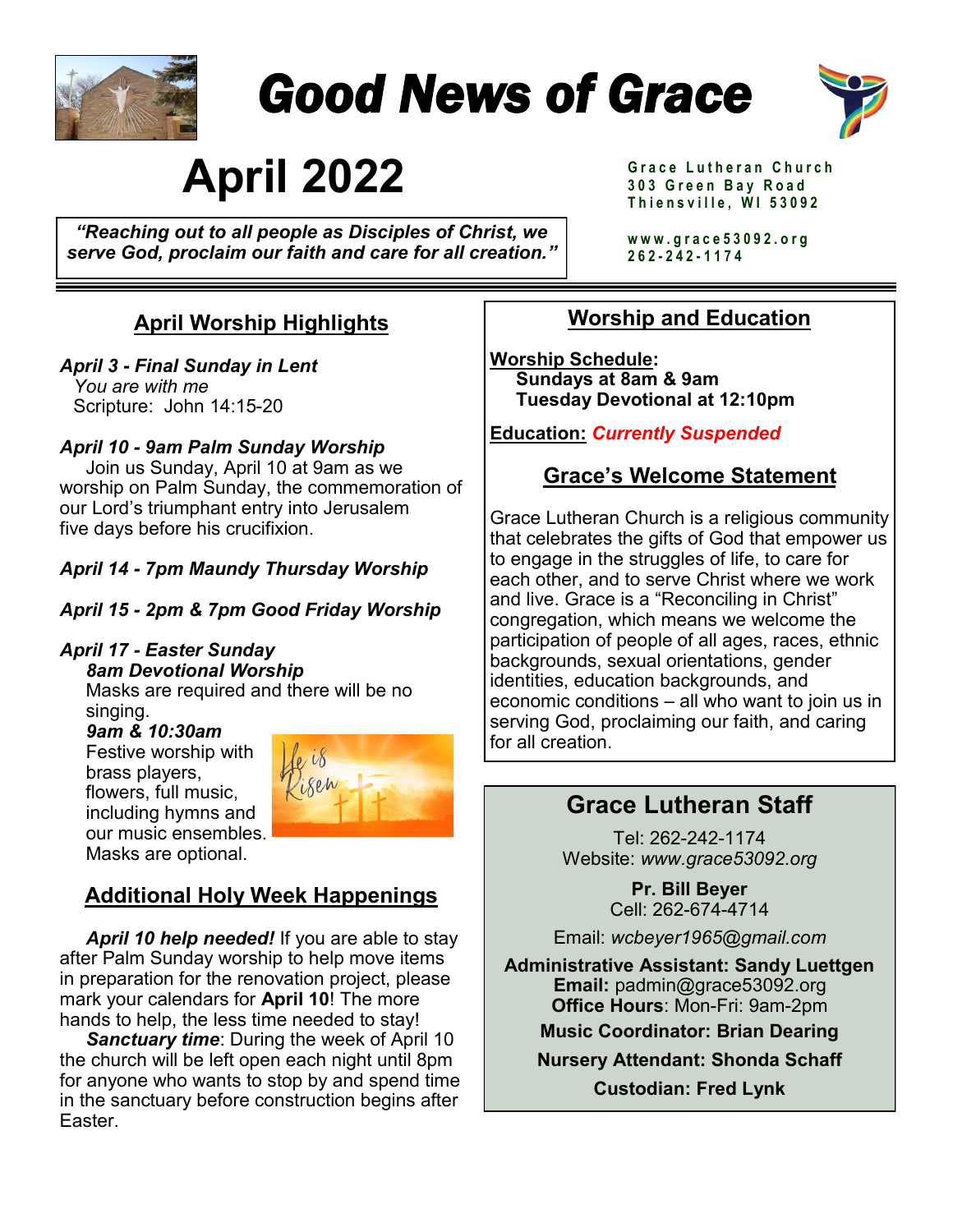## **Letter from the Pastor**

As we rise now from the COVID lives we have lived the last couple of years we are starting to re-engage with life. Please remember that as your Pastor I am here to help in any way I can. If you need a conversation or a visit from me, I want to be here for you. If you are still not comfortable coming to worship and would like communion, I am more than happy to come and visit with you and share the meal with you.

The difficult part is knowing how best to minister to each individual family. Every member of this congregation has different needs and different expectations of their pastor. That can make it complicated to know each person's needs. So, I invite you to please let me know how best I can minister to you and your family during this time. If there is anything you need from me, please let me know.

This is an exciting time for our congregation and I am even more excited to be in partnership with each of you. Let us build a strong ministry at Grace together!

## **All Peoples Church Food Pantry**



 At this time the pantry food supply is still very low; so for the foreseeable future we hope to collect non-perishable food items again. When you shop for your family, please pick up an extra item for the pantry. Thank you!

## **Guest House Sandwiches**

 We assemble sandwiches for the guests at the Guest House *twice* each month, on the first

and third Wednesdays, at 9:00am. Join us for this opportunity to serve and to enjoy fellowship with one another on Wednesdays, **April 6 and 20.** 



#### **2022 Grace Council Members**

Dan Driewer Jim Martin Beth Buczynski Beth Beck Matt Bartz

**Morgan Bernard** Cindy Karthauser Pam Stockbridge Terry Young

## **Cribbage/Euchre/Scrabble**

 Our group is starting to grow! The next game night will be on Monday, April 11 at 6:30pm. Join us for snacks and great fellowship! We can teach you if you are interested. Contact Janie Robbins with questions.

#### **Community Life Meeting**

 The next Community Life meeting will be on Sunday, April 24 immediately following the worship service. Anyone is welcome to attend and help us plan or just hear about the fun events that are coming up! Contact Pam Johnson or Janie Robbins for more information.

## **Pastor's Patio Ponderings**

 Pastor is beginning to pull together the Pastor's Patio Ponderings for the summer of 2022. If you have any ideas of topics you would



like to talk about, please let Pastor Bill know. Pastor's Patio Ponderings is a one night, one topic discussion that occurs in the summer evenings at Grace.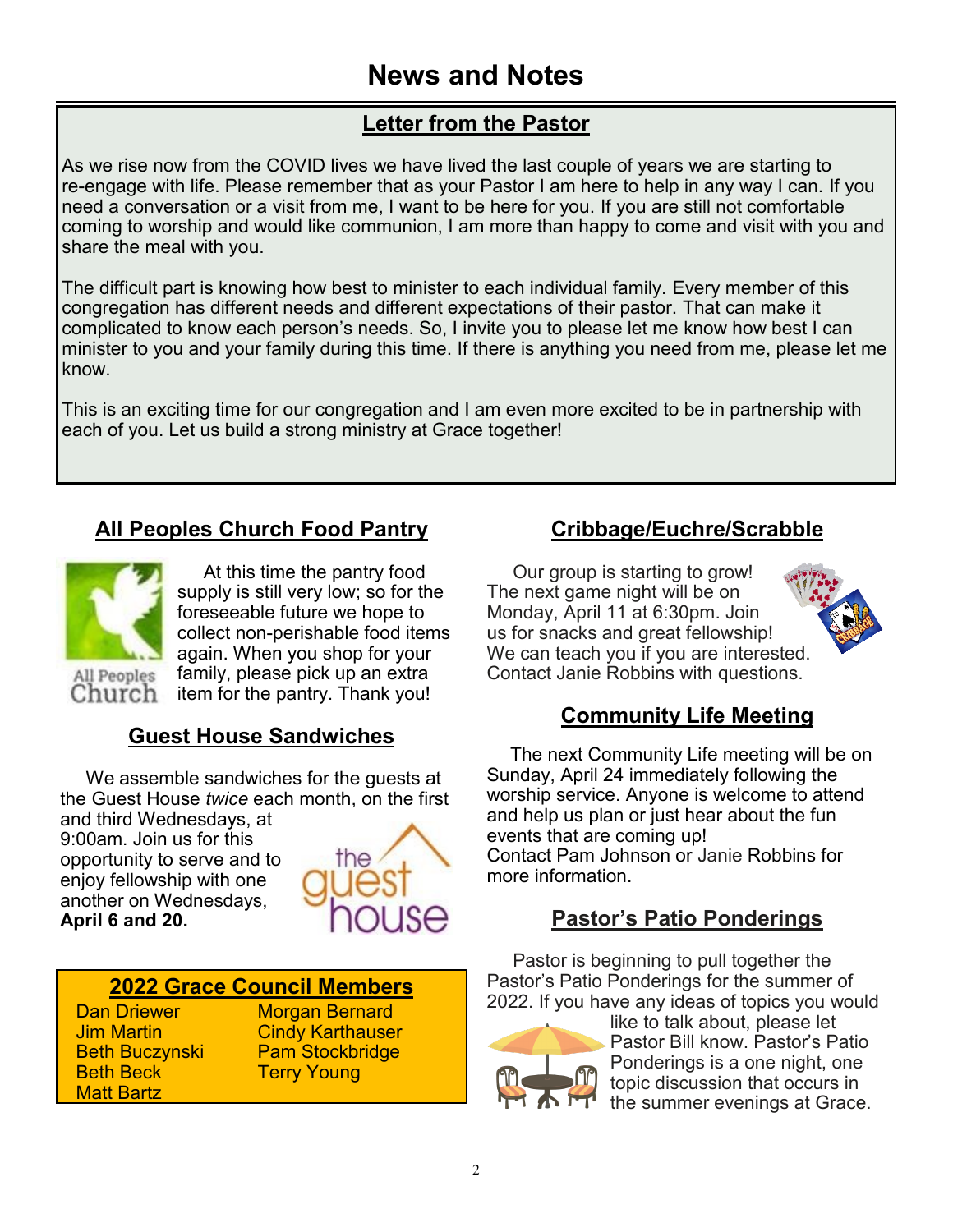## **Birthdays & Other News**

### **April Worship Leaders**

Please watch Grace Notes for the link to sign up to volunteer, or call/email the office.

UELP

#### **4/3**

**Reader:** Cindy Karthauser **Wine:** Pam Johnson, JoAnn Holdmann **Usher:** TBD **Communion Setup:** Delaine Jacobs

#### **4/10**

**Reader:** Pam Johnson **Wine:** Cindy Karhthauser, TBD **Usher:** TBD **Comm. Setup:** JoAnn Holdmann

#### **4/14 Maundy Thursday**

**Reader:** TBD **Wine:** TBD, TBD **Usher:** TBD **Comm. Setup:** TBD

#### **4/15 Good Friday 2pm**

**Reader:** JoAnn Holdmann **Usher:** TBD

**4/15 Good Friday 7pm Reader:** Pam Johnson **Usher:** TBD

**4/17 Easter 9am Reader:** Pam Johnson **Wine:** TBD, TBD **Usher:** TBD **Comm. Setup:** JoAnn Holdmann

#### **4/17 10:30am**

**Reader:** TBD **Wine:** TBD, TBD **Usher:** TBD **Comm. Setup:** TBD

**4/24 9:00am Reader:** TBD **Wine:** Janie Robbins, Kim Nagel **Usher:** TBD **Comm. Setup:** TBD



## **April Birthdays**

| Name                 | <b>Date</b>    |
|----------------------|----------------|
| Curtis Umhoefer      | 1              |
| Diane Omdahl         | $\overline{2}$ |
| Emma Wolf            | $\overline{2}$ |
| Sandra Gleisner      | 3              |
| Kathy Young          | 3              |
| Kyle Smith           | 4              |
| Patty Ayer           | 5              |
| <b>Peter Smiley</b>  | 6              |
| David Sampe          | 10             |
| Katie Ferguson       | 11             |
| Lisa Knuth           | 12             |
| Doreen Goniu         | 13             |
| Reid Liegeois        | 16             |
| <b>Dennis Ellner</b> | 20             |
| <b>Ethan Brown</b>   | 21             |
| Art Habermann        | 23             |
| Rita Karthauser      | 29             |
| Heather Sibley       | 30             |

*If you have a birthday this month and your name is not listed, we apologize. Please call the church office so that we update our records. Thank you!*

### **Memorial Fund Activity for February**

| Income:               | \$37       |
|-----------------------|------------|
| <b>Expenditures:</b>  | <u>\$0</u> |
| <b>Balance:</b>       | \$12,002   |
| (Designated: \$7,004) |            |

## **April Choir Schedule**

Saturday 4/2 9am - SBG Band Rehearsal Sunday 4/3 9am Worship - Women's Choir 10:15am - Men's Chorus Reh. Sunday 4/10 9am Worship - Bell Choir 10:15am - Chancel Choir Reh. Thursday 4/14 7pm - Chancel Choir Friday 4/15 2pm - Chancel Choir 7pm - Chancel Choir Saturday 4/16 9am - All Groups Reh. Sunday 4/17 9am Worship - All Groups 10:30am Worship - All Groups *No Bell Choir Rehearsal* Sunday 4/24 9am Worship - Chancel Choir 10:15am - Men's Chorus Reh. *Every Sunday 11am - Bell Choir Rehearsal*